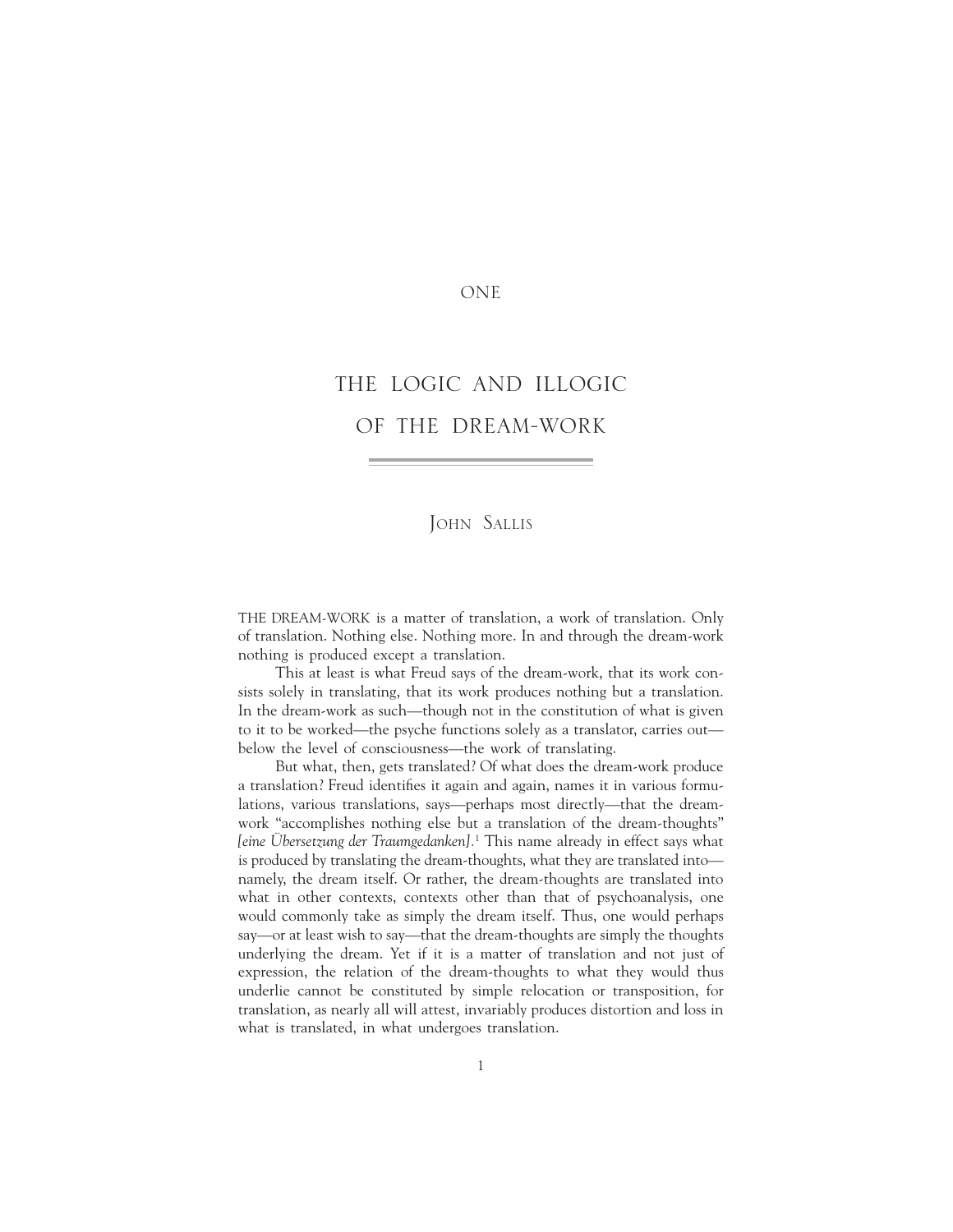This difference is what, on the one hand, allows Freud to "work out the solution *[Lösung]* of the dream" (p. 280) in a new way while, on the other hand, endlessly complicating that solution. No longer will it be a matter of deciphering the mere surface, or, rather, what is now recognized as being mere surface; merely interpreting as such the dream's manifest content which otherwise one would have taken as the dream itself—cannot suffice. For this content is—proves to be—only the result of a process of translation of something else, of the dream-thoughts that underlie the dream-content and yet are concealed from the dreamer both in the course of dreaming and afterward when the dream is remembered. Thus distinguishing between the manifest content of the dream and the latent content, the underlying dreamthoughts, Freud identifies a task, the "new task," one "that did not exist before" (p. 280), that could not exist as long as one adhered to the surface of the dream without recognizing it as such, as long as one took the mere surface, the manifest content, to be the dream as such. The task is to investigate the relationship between the two distinctly posited levels, to trace *(nachspüren)* the processes *(Vorgänge)* by which the manifest content has come to be from the latent content.

The way in which Freud introduces his new solution tends initially to dissolve the very difference that makes it possible. He begins: "Dream-thoughts and dream-content lie before us *[liegen vor uns]* like two representations *[Darstellungen]* of the same content in two different languages" (p. 280). But—one will ask—do they both *lie before us*? And to whom is it that the first-person plural pronoun refers? Before whom—if before anyone—do they lie, both of them—so it seems—uniformly, both to the same degree? Certainly not before the dreamer, not even when, having awakened, he remembers the dream and perhaps narrates it. The dream-content may indeed lie before him, but the dream-thoughts definitely do not. They remain concealed as long as the psychoanalyst has not carried out an interpretation of the dream sufficient to reveal them. Before whom, then, do they lie revealed? Primarily before the psychoanalyst, though the associations carried out before him by the dreamer will typically have played an indispensable role in the interpretation of the dream. Many years later Freud reinforces this structure by distinguishing between two tasks.<sup>2</sup> The first is the practical task carried out by means of dream interpretation *(Traumdeutung)*: it consists in transforming *(umwandeln)* the manifest dream—Freud calls it here the dreamtext—into the latent dream-thoughts. The second task, the theoretical task, consists in explaining how in the dreamer—in his *Seelenleben*—the latent dream becomes the manifest dream. It would seem that the second task must indeed be second, that is, subsequent to the practical task, which would first have exposed the depth, the under-lying dream-thoughts, lying under the surface, under the manifest dream. Whatever theoretical anticipation might have been in play, the practical interpretation of dreams is what would first actually open up the space in which the theoretical task geared to the dream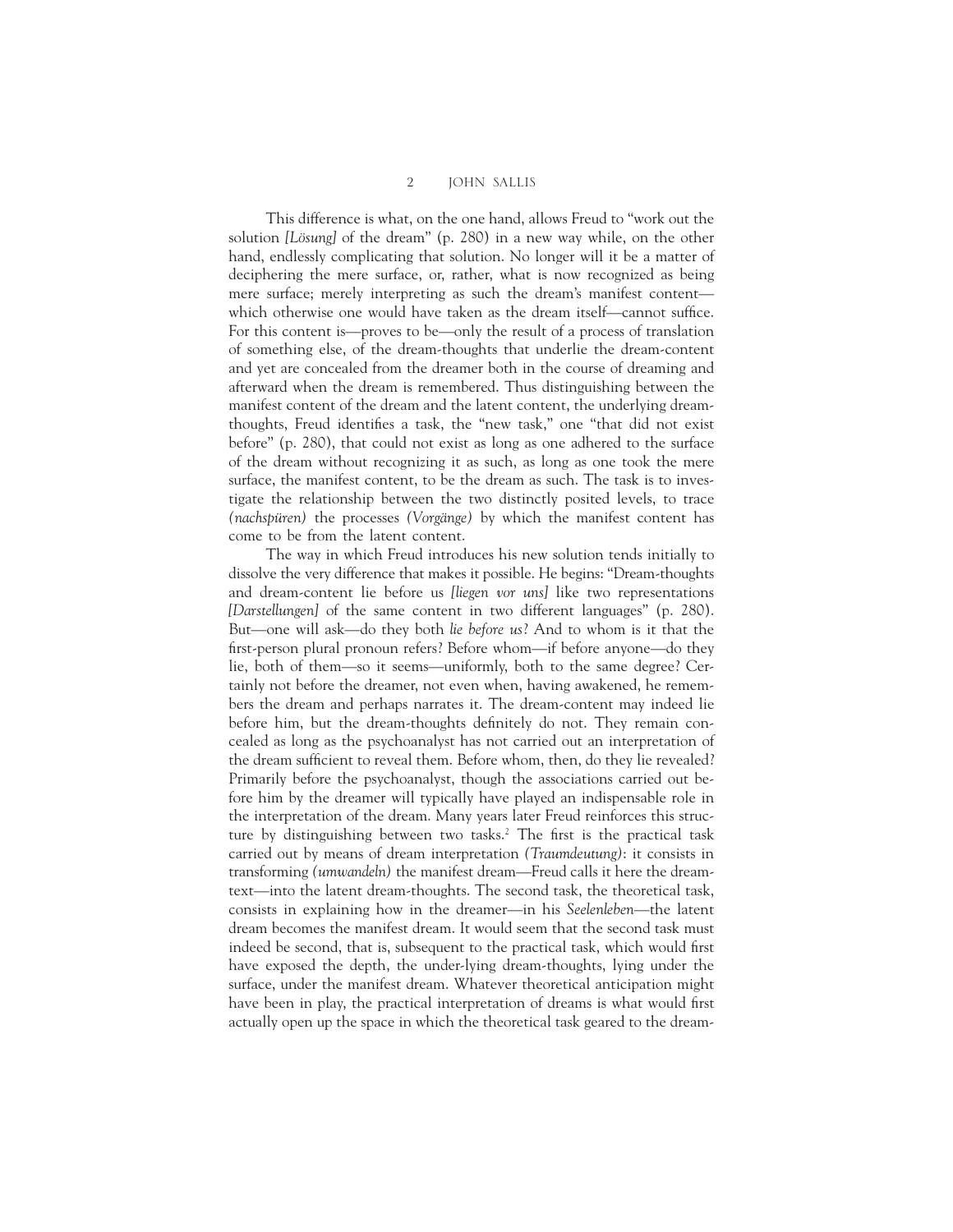work could commence. Only through the interpretation of dreams does the theoretical work presented in *The Interpretation of Dreams* become possible. The question is whether the logic of this configuration can be other than simply circular, whether the practical task of interpreting dreams can proceed without presupposing what only the theoretical task can establish: the dreamwork, which sustains the difference precisely by distorting the dream-thoughts into something quite other.

Even at this very general level it is a question of a logic and a hermeneutics that would negotiate the pertinent circularity in terms laid down by that logic. At this level the logic would be determined by the way in which the function of the dream-work within the theoretical-practical configuration as a whole came to be construed. Yet it is a logic of the configuration, not the logic of the dream-work proper (assuming that *propriety* can retain a determinate sense in reference to the dream-work).

One may put aside, then, all the complications posed by the supposition that dream-thoughts and dream-content *lie before us*. In reference to this passage, which orients the entire chapter on the dream-work, what is more to the point is to observe how close Freud has already come to construing both dream-thoughts and dream-content as texts: he says that they are like representations of the same content in two different languages. Because they are like texts in different languages, one of them can be taken as a translation of the other: "or better said, the dream-content looks to us like a translation *[erscheint uns als eine Übertragung]* of the dream-thoughts into another mode of expression" (p. 280). Freud formulates the—presumably theoretical—task: "we are to get to know its [i.e., the translation's] signs and laws of grammatical construction." How are we—whoever the *we* may be—to do so, to become familiar (*kennenlernen*) with the signs and the syntactical laws of the translation? Again, it seems that both must to some degree lie before us; for Freud says explicitly that this familiarity with the signs and syntax of the translation is to be acquired "by comparing the original and the translation" *[durch die Vergleichung von Original und Übersetzung].* In any case Freud insists that "the dream-thoughts become understandable to us without further ado, as soon as we have learned these" [*sie* is formally ambiguous here; though it could refer to *dream-thoughts*, presumably its reference is to *signs and laws of grammatical construction*]. The point is that once one recognizes the manifest content *as* a translation and—by comparison with the dream-thoughts becomes acquainted with its manner of construction, with the laws of translation, then the dream-thoughts underlying that manifest content become understandable. In what does this becoming understandable without further ado *(ohne weiteres verständlich)* consist? Freud answers: "The dream-content is given, as it were, in a pictograph *[Bilderschrift]* whose signs are to be translated individually into the language of the dream-thoughts," as one would translate—Freud develops the example—a rebus. Once one knows how in general the translation has come about, once one knows the laws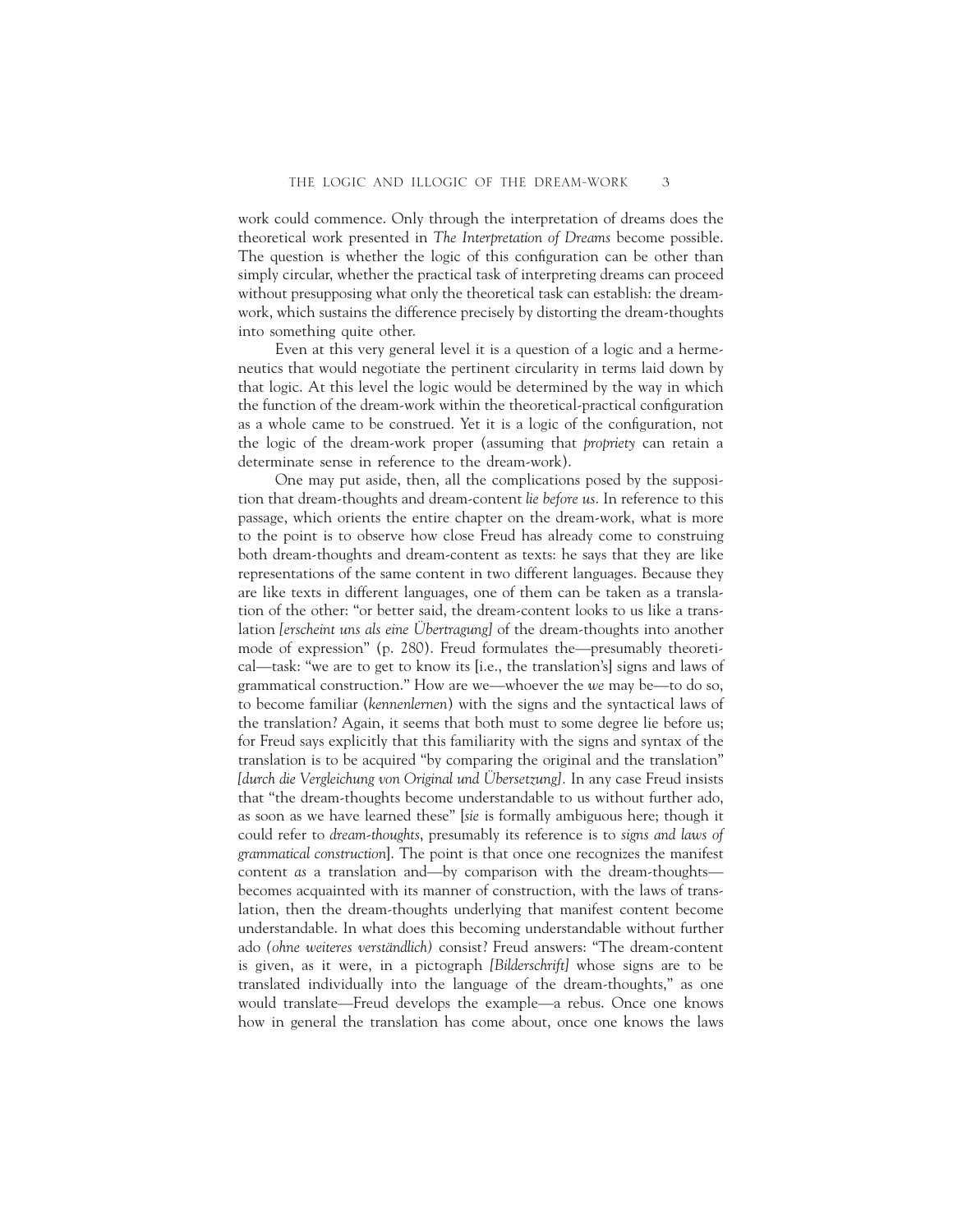governing the translation of the dream-thoughts into the dream-content, then it will not be difficult, beginning with a dream-content, to countertranslate it back into the dream-thoughts of which it is a translation. Everything will depend, then, on discovering the laws governing the original translation, that is, governing the translation of the original. Yet one wonders whether this discovery can completely dispense with—or postpone until after its work is done—all countertranslating. Can the circularity—which already has proven not to be simple—be so simply put aside?<sup>3</sup>

It is in the penultimate chapter of *The Interpretation of Dreams*, entitled simply "The Dream-work," that everything preceding is finally brought together into a definitive orientation. Afterward, in the final chapter, a transition is made to another level; Freud could hardly have marked this more clearly than he did at the outset of the final chapter where he contrasts the previous paths, which "led us into the light," with those on which he is about to venture and that, he confesses in advance, "lead into the dark" (p. 490).<sup>4</sup> In this sense, one can say that *The Interpretation of Dreams* culminates or is centered in the chapter on the dream-work. In this respect it mirrors the operative structure that it articulates; for that structure, differentiating between manifest and latent dream-content, is itself centered in the dream-work.

The chapter "The Dream-work" is devoted to determining how the translation of the dream-thoughts into the dream-content is carried out, to formulating the laws or principles that govern the translation. In other words, Freud's task is to distinguish and to describe the various forms of work, the modes of working, that, taken together, constitute the dream-work as such. Throughout the delimitation of these moments of the dream-work, there remains continuous tacit reference to the translational character of the work carried out. Indeed, in the case of one moment, the work of displacement *(Verschiebungsarbeit)*, the translational character is so emphasized that a word translatable as *translation* becomes a synonym for the proper name of the moment. According to Freud's account, the work of displacement is what brings it about that the dream is centered differently from the dream-thoughts. The value had by particular elements among the dream-thoughts is not retained in the dream-content; the most valuable elements among the dreamthoughts are stripped of their value, and their place is taken by other elements to which little value was attached at the level of the dream-thoughts. Thus, the work consists here in a displacement of the psychical intensity of the individual elements, as in Freud's own dream of the botanical monograph in which the element of the dream-thoughts concerned with "the complications and conflicts arising from obligations incurred by services between colleagues" is displaced into the element "botanical" (see pp. 183–189). To designate this work, this moment of the dream-work, Freud uses two terms: *Verschiebung* (displacement) but also *Übertragung*, translatable as *transference* but equally—especially considering the common etymology (Latin *transfero*) as *translation*. Freud's way of expressing the consequence of such *Übertragung*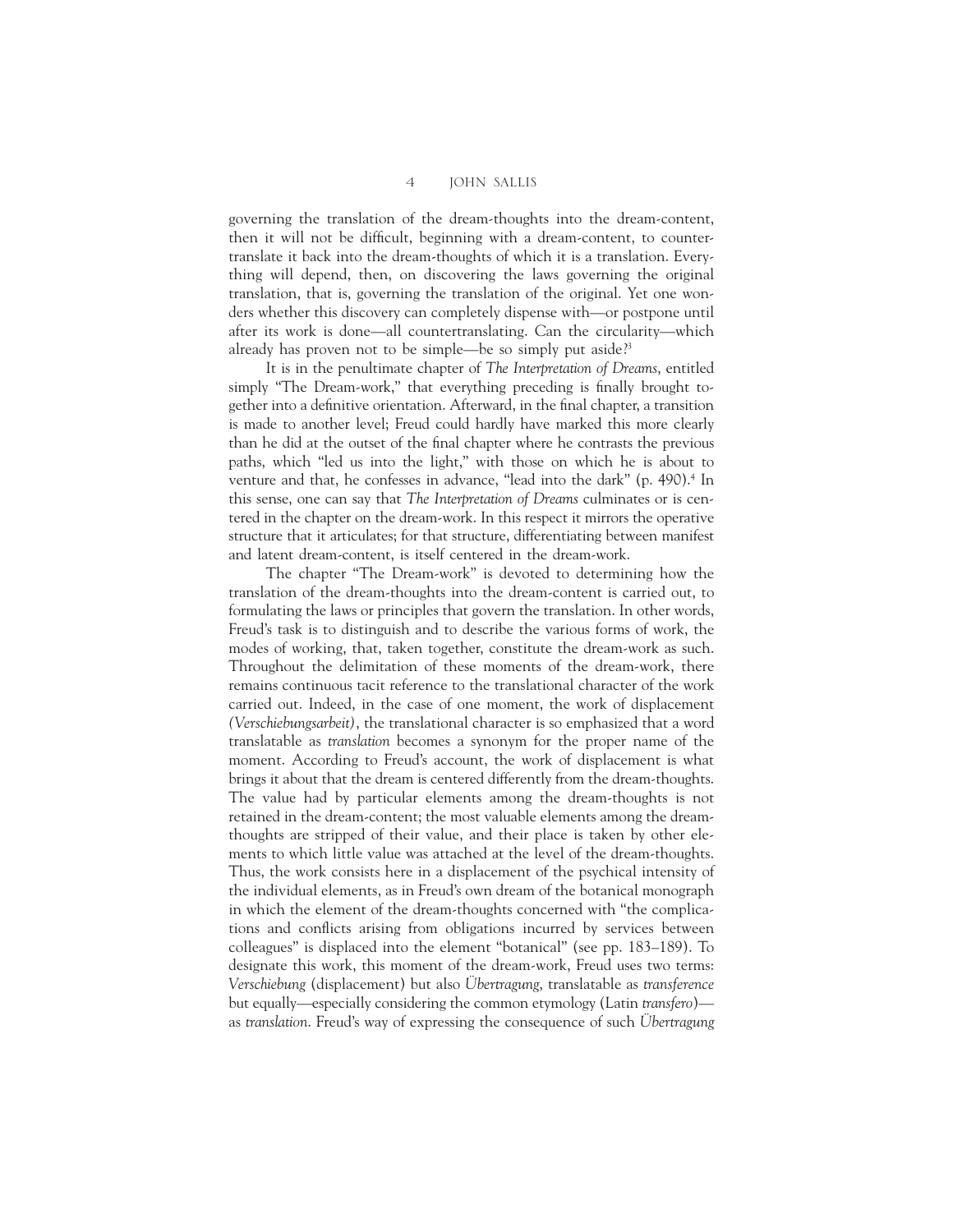gives further warrant for translating the word as *translation*: "as a consequence the difference between the texts *[Textverschiedenheit]* of the dreamcontent and the dream-thoughts appears" (p. 307). Construing them as texts, Freud is declaring that the difference between the dream-thoughts and the dream-content—indeed the very formation of the manifest dream in its difference from the latent content—is brought about by such translating.

Yet, as he proceeds to delimit successively the individual moments of the dream-work (condensation, displacement, regard for representability), Freud comes finally to the conclusion that in the dream-content there is one element, one kind of content, that has no correlate in the dream-thoughts. This element occurs among those that, within the dream, are expressive of a certain criticism of the dream, of a certain resistance to its content. To be sure, Freud insists that most of the stirrings of criticism in which the dreamer is, for instance, astonished or annoyed by the dream or even recoils from its content derive from the dream-thoughts no less than does the dreamcontent to which these are reactions. Yet he grants that some critical responses within the dream cannot be so derived, have no correlate in the dream-thoughts. Freud cites a criticism that he says is quite often met with in dreams, a criticism that is no longer merely a mute, affective striving but that is expressed in the declaration "After all, it's only a dream." To explain such a case, Freud has recourse to the concept of the censor, to the supposition that a psychic censorship is decisively operative in dreams. In *The Interpretation of Dreams* this supposition is axiomatic; the operation is neither put into question nor analyzed in a thorough and rigorous manner. It is not insignificant that Freud introduces the notion of a censor behind dreamdistortion by elaborating an analogy between such censorship and that operative in political situations, the censorship in face of which political writers can avoid having their words completely suppressed only if they speak allusively or conceal their objectionable views behind some disguise. Freud says: "The correspondence, traceable down to the last detail, between the phenomena of censorship and those of dream-distortion justifies us in assuming similar preconditions for both" (p. 160).

One could say indeed that the notion of the censor is one of the primary axioms of Freud's text, for even in those modes—the principal modes: condensation, displacement, regard for representability—in which the dreamwork consists in translating the dream-thoughts into dream-content, what prompts the translation, what makes the dream-work necessary, is the operation of censorship. Because the dream-thoughts come under censor, they can enter consciousness as dream-content only if, like the views of political writers in a situation of censorship, they are sufficiently disguised. They come to be disguised by being translated into something different, as into another language. It is as if political writers were to publish their texts only in translation into a language illegible to those in power—or at least, as such writers have always done, into a tale whose genuine intent remains illegible.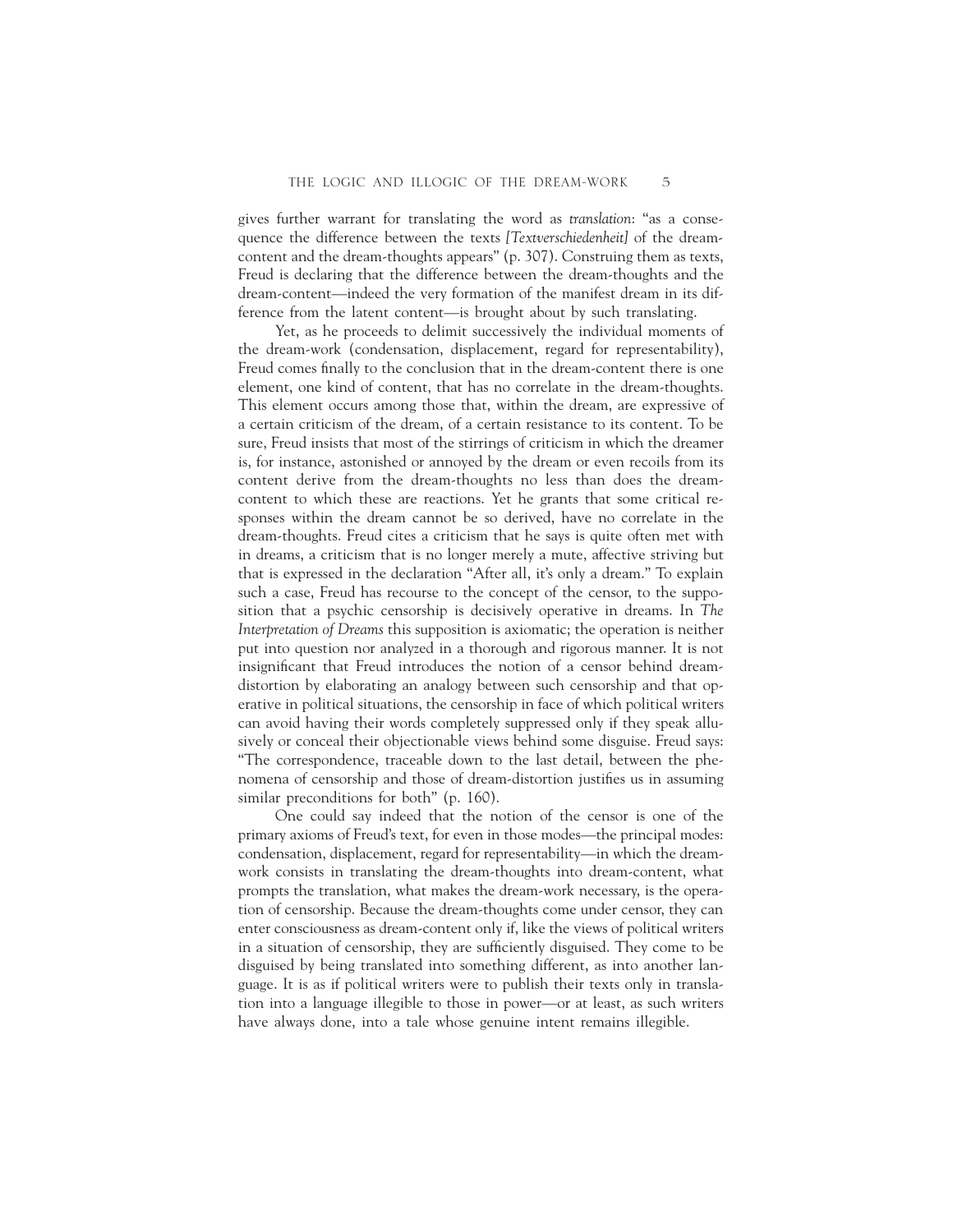In the case of the criticism expressed within the dream yet against the dream, the criticism expressed in the words "After all, it's only a dream," the role of the censor is not to prompt or require a translation of the content but rather to intervene directly. Freud would have these words be the words of the censor, words uttered when, caught unaware, it is too late to suppress an objectionable content, to disguise it by the usual means, by translation. In such cases, something enters the dream that does not derive from the dreamthoughts. Thus, the dream-content proves not to consist solely of elements translated from the dream-thoughts. In such cases there will also be elements that derive from the direct intervention of the censor, something interjected to compensate for a lack of vigilance or, in any event, for some lack or other that otherwise would throw the economy of psychic censorship off balance: "There is no doubt that the censoring agency, whose influence we have so far recognized only in restrictions and omissions in the dream-content, is also responsible for interpolations and additions" (p. 471). These products of what Freud calls secondary revison or reworking *(die sekundäre Bearbeitung)* display certain features, which he marks: they are not particularly vivid, are less easily retained by the memory, and are always to be found at points in the dream-content where they can function to link two pieces of dreamcontent. Most significantly, the purpose served by secondary revision is to fill the gaps in the structure of the dream: "The result of its labor is that the dream loses its appearance of absurdity and incoherence and approaches the pattern of an intelligible experience" *[dem Vorbilde eines verständlichen Erlebnisses]* (pp. 471–472).

Thus, in secondary revision the dream undergoes a very deep and thorough reworking by, as Freud describes it, "a psychic function that resembles waking thought" (p. 472), by a function that in any case introduces into the dream the form and coherence demanded by waking thought. Or rather, more precisely, this function imposes form and coherence on what has been produced by the other three moments of the dream-work, the translational moments of condensation, displacement, and regard for representability. Though in *The Interpretation of Dreams* he refers explicitly to secondary revision as a part of the dream-work (*dieses Stück der Traumarbeit* [p. 471]), Freud will later qualify this assignment, remarking that, strictly speaking, secondary revision is *not* a part of the dream-work.<sup>5</sup> One could say of secondary revision: it belongs to the dream-work inasmuch as it contributes to the formation of the dream-content, but it is set apart from the other moments inasmuch as it does not translate dream-thoughts, does not deform them into dream-content, but rather imposes form on the deformed content. With its form, its coherence, restored, the dream seems to make sense, to have a meaning (*einen Sinn zu haben* [p. 472]). But this sense is not the sense—not even a sense—belonging properly to the content of the dream; it is an imposed sense and is even, says Freud, "furthest removed from the actual sense of the dream" (p. 472).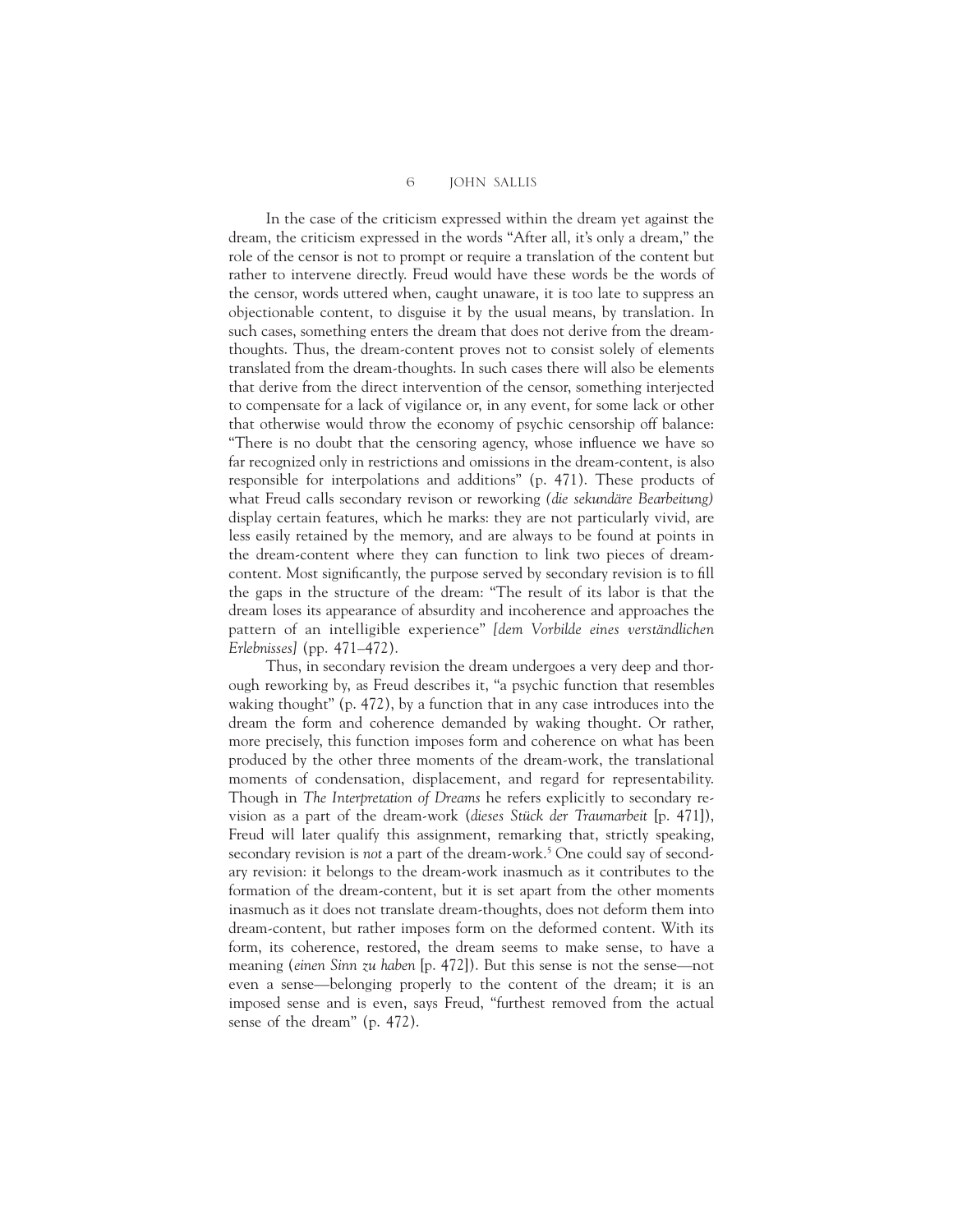There is reason to say that secondary revision institutes the logic of the dream-work. But then one would be obliged to add that this logic is not properly the logic of the dream-work—whatever that logic might be, if there is such a logic—but only a logic that serves to conceal the absurdity and incoherence of the translation produced by the dream-work, by its (other) three moments. It would be the logic of the dream-work only as the logic of a single moment of the dream-work, of a moment that later will be said not to be, strictly speaking, a part of the dream-work. It is a logic of the dreamwork that serves precisely to conceal the illogic of the dream-work.

In this regard the question of the logic of the dream-work is inseparable from the question of sense or meaning *(Sinn)*. Here the word *logic* does not designate a discipline that would determine the ideal laws governing thought in various regards but rather those laws themselves, not in the form of laws but rather as they must be exemplified by whatever becomes an object of thought. In other words, *logic* designates here the forms of connection that must be had by something, by some content, in order for it to be thought in some regard or other. In the case of the logic instituted in the dream-work through secondary revision, this regard has to do with meaning. Whereas the translational moments of the dream-work give it the appearance of absurdity and incoherence, the logic instituted through secondary revision renders it intelligible or understandable *(verständlich)*. But whatever is understandable is so precisely because it has a meaning, because it offers a meaning to understanding. Whereas the product of the translational moments has the appearance of absurdity and incoherence, of non-sense, whereas it displays an apparent illogic, the dream-content acquires, through secondary revision, forms of connection such that the dream comes to make sense, to have a meaning. And yet, it is a meaning that does not belong to this content, an alien meaning that must be forced to adhere to it by the very force of censorship but that nonetheless remains "furthest removed from the actual sense of the dream" (p. 472). This logic of the dream-work is a false imposition, a false sense, a sham logic.

But can there be a false meaning otherwise than in contrast to a true meaning? Freud is confident that dreams have a meaning, one that properly belongs to them, that is true to them. After the critical survey with which *The Interpretation of Dreams* begins, Freud's very first move is to posit such meaning. As the title of his text indicates, the task he undertakes is "to show that dreams are capable of an interpretation" *[Deutung]*; and, as he continues, " 'to interpret a dream' is to determine its 'meaning' " *[heisst, seinen 'Sinn' angeben]* (p. 117). Freud's very undertaking is linked to the supposition that beneath the dream there is meaning, that dreams are not ultimately nonsense. He gives every appearance of being confident that, as he says of certain absurd dreams that he discusses, "the absurdity of the dream-content is only apparent *[ein Anschein]* and disappears as we go deeper into the meaning of the dream" (p. 413). And yet even to refer to the process of going deeper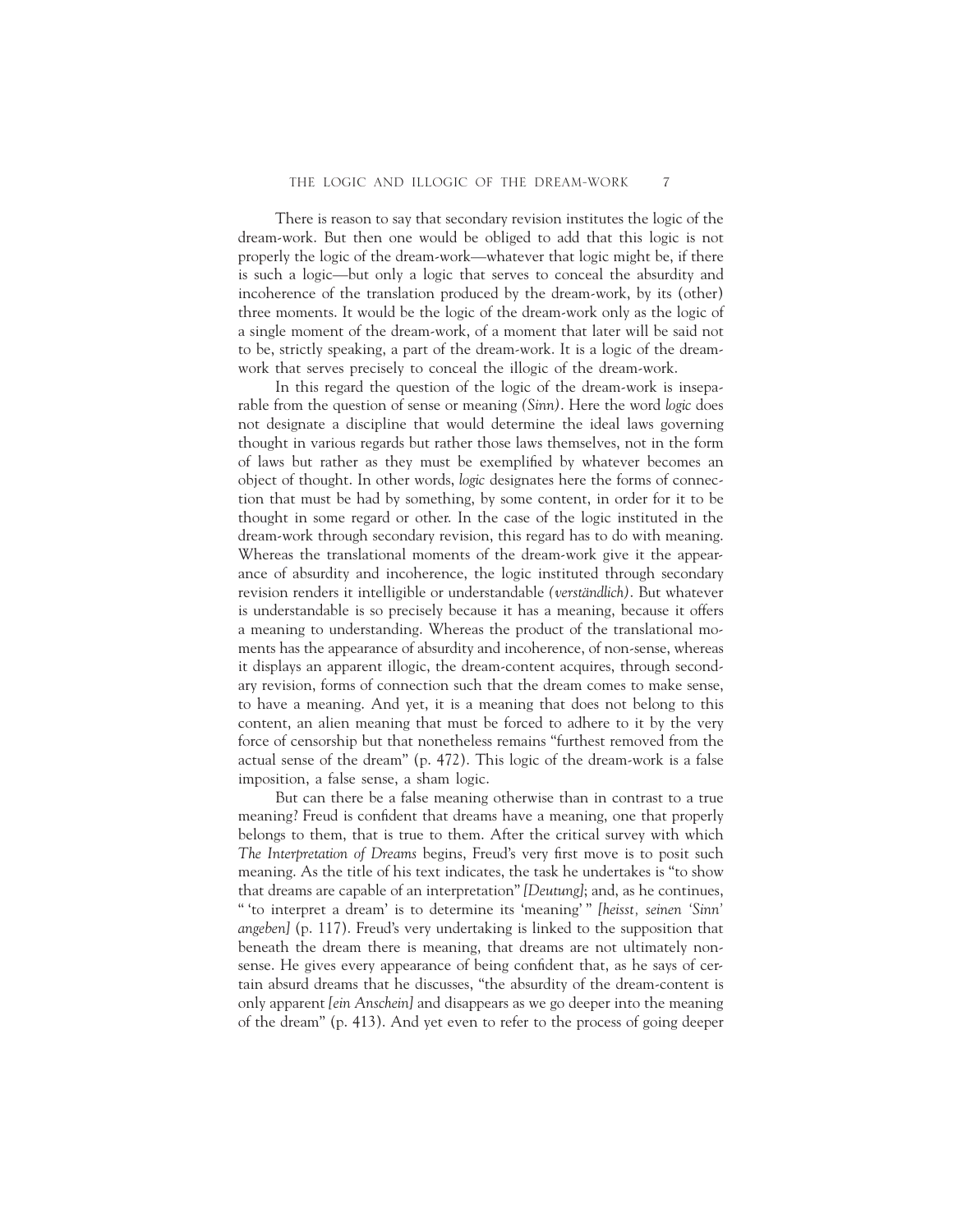into the meaning of the dream is to grant that the meaning may not be revealed all at once, that it can be extended, articulated in depth, and that its various moments—the various dream-thoughts—may be such as can be revealed only gradually. Indeed Freud grants that one always remains less than certain of having revealed all the dream-thoughts underlying a dream: "actually one is never certain of having completely interpreted a dream; even when the solution seems satisfying and without gaps, it remains always possible for a further meaning to announce itself through the same dream" (p. 282). Thus, the meaning of a dream is open-ended; even if nothing whatsoever has indicated that it is outstanding, a further meaning can always come to light. No interpretation could ever be declared finished and in itself complete.

There are passages in which Freud goes beyond even this open-endedness of meaning. The most remote and yet severe and enigmatic limit to the interpretation of dreams is broached in two passages, both of which, though they are far apart in Freud's text, refer to what he calls the navel of the dream. The first passage is a note that Freud appends to his analysis of the dream of Irma's injection. In this connection he writes of concealed meaning, of not having gone far enough in his interpretation of the dream to follow all the hidden meaning ("*um allem verborgenen Sinn zu folgen*" [p. 130]). Then he adds, generalizing: "Every dream has at least one place where it is unfathomable *[unergründlich]*, the navel, as it were, by which it is connected to the unknown" *[durch den er mit dem Unerkannten zusammenhängt].* One will want to ask: What is this navel of the dream? Yet one would first have to determine—even to make the question a possible question—that the navel is a *what*, an essence, a meaning, whereas this is precisely what remains questionable at this place where the dream is unfathomable and connected to the unknown. It is little wonder that Freud makes no attempt to say what this place is but instead has recourse to the metaphorics of the navel.

The second of the two passages comes much later in Freud's text, in the final chapter where, as he acknowledges, "all paths lead into the dark" (p. 490). This passage extends the metaphors of the first, compounding it with the figures of light and darkness: "The best-interpreted dreams often have a place that has to be left in the dark, because one notices in the course of interpretation that at this place a knot [ball, tangle: *Knäue*] arises, which refuses to be unraveled but which also offers no further contribution to the dream-content. This is, then, the navel of the dream and the place beneath which lies the unknown" (p. 503). No matter how thoroughly interpreted, a dream may have a place of utter resistance, a tangle that cannot be unraveled, the threshold of the unknown and presumably unknowable. One wonders in what sense—whether still in the order of sense—this tangle "offers no further contributions to the dream-content." Is it only that, since the tangle cannot be unraveled, the meanings that it harbors cannot be revealed and thus shown to contribute, by way of the dream-work, to the dreamcontent? Or is it that the tangle has nothing to offer to the dream-content,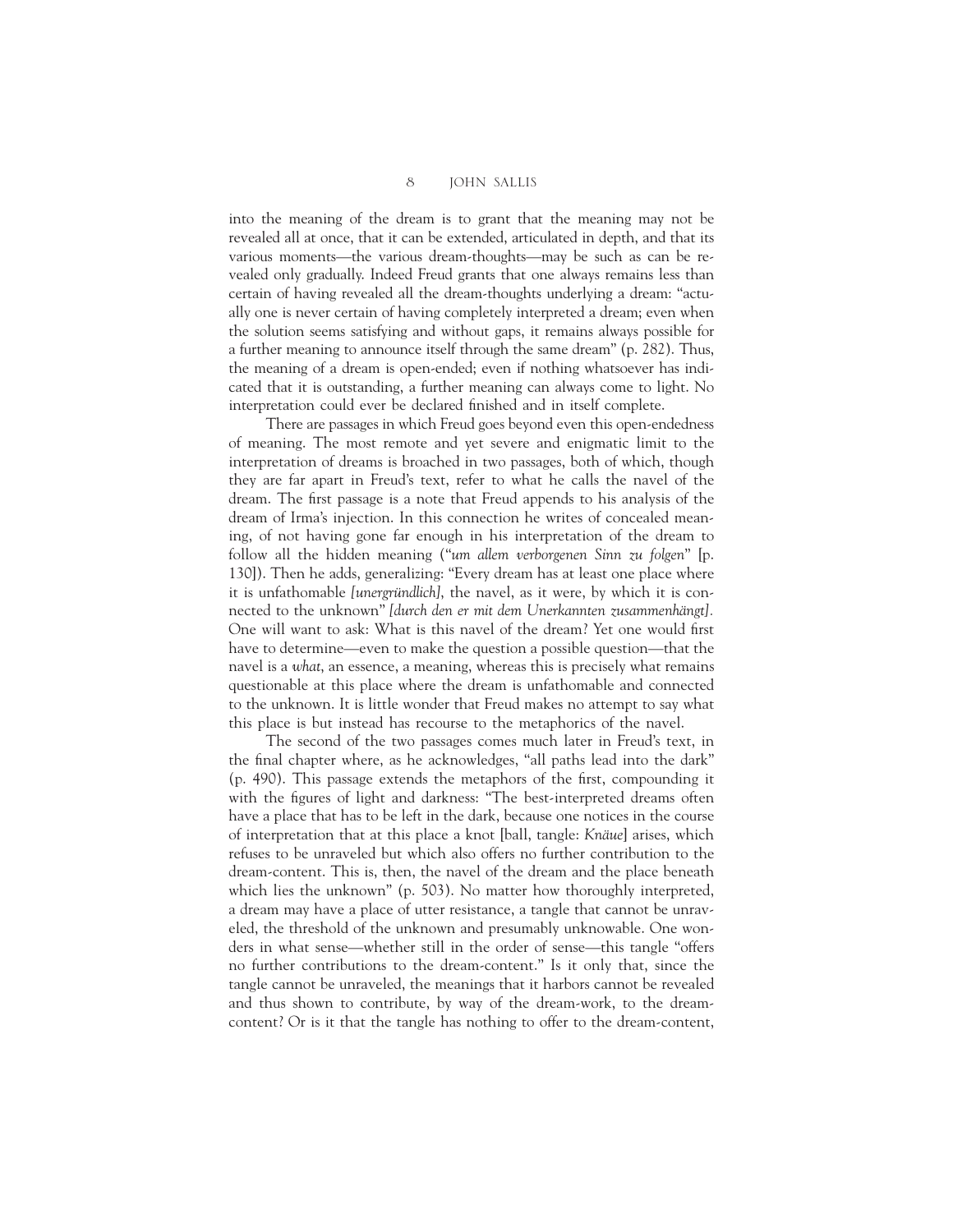that it harbors no dream-thoughts that could be translated into dream-contents, that it is the place where meaning ceases so that what lies beneath it is unknowable by virtue of being anterior to the very order of meaning and understanding. Derrida puts the question succinctly: "one may wonder whether the in-soluble knot, the umbilicus, is of the stuff of sense *[sens]* or whether it remains radically heterogeneous, in its very secret, to signifiable sense, as well as to the signifier, and one may also wonder whether what discourages the analyst, provisionally or definitively, is homogeneous or not with the space of analytic work, the work of interpretation *(Deutungsarbeit)*."6

This question of the limit of meaning, of the character of this limit, will return in another guise, from a direction that still has to be laid out. Yet, regardless of how it might be decided, even if it should prove quite undecidable, the question of the logic of the dream-work would remain unanswered, would remain in a sense—by its reduction to a question of sense—untouched. For just as the logic, the meaning, imposed by secondary revision is a logic apart from the dream-work and is in this respect a false meaning, a sham logic, so the meaning that would be revealed through the interpretation of dreams is situated at the limit of the dream-work, at a point where the dream-work has not yet commenced. For the meaning of a dream is nothing other than the underlying dream-thoughts, which in and through the dreamwork come to be translated into the dream-content. In other words, the meaning of the dream is what gets taken up by and into the dream-work and under the surveillance of censorship gets reworked—that is, distorted—into the dream-content. It is not the meaning—or, more precisely, the logic—of the dream-work as such. Anterior to the dream-work in the order of translation, the meaning of the dream is what gets translated, in distinction from the forms of connection that are produced in and through the dream-work and that would constitute its logic proper.

But if the logic of a content or process lies in the forms of connection that must be had by it in order for it to be thought in some regard or other, can one even suppose that there is a logic of the dream-work, since the work of the dream-work consists, not in instituting form and connection, but in deforming and disconnecting? In different terms, the question is whether there is some regard in which this deforming and disconnecting can be thought and, if so, what it is; for certainly these accomplishments of the dream-work cannot be thought as a coherent congeries of meaning.

One might attempt to determine the logic of the dream-work by following the directives that logic as a discipline traditionally followed. These directives prescribe attending to speech and to judgment; for it is in speech and in judgment that those forms that logic as a discipline would thematize occur concretely. Even if logic is, in the end, to determine the ideal laws governing speech and judgment, this priority would be reversed in the order of discovery. What about the speech and judgment carried out in the dreamwork? Do these offer access to the logic of the dream-work?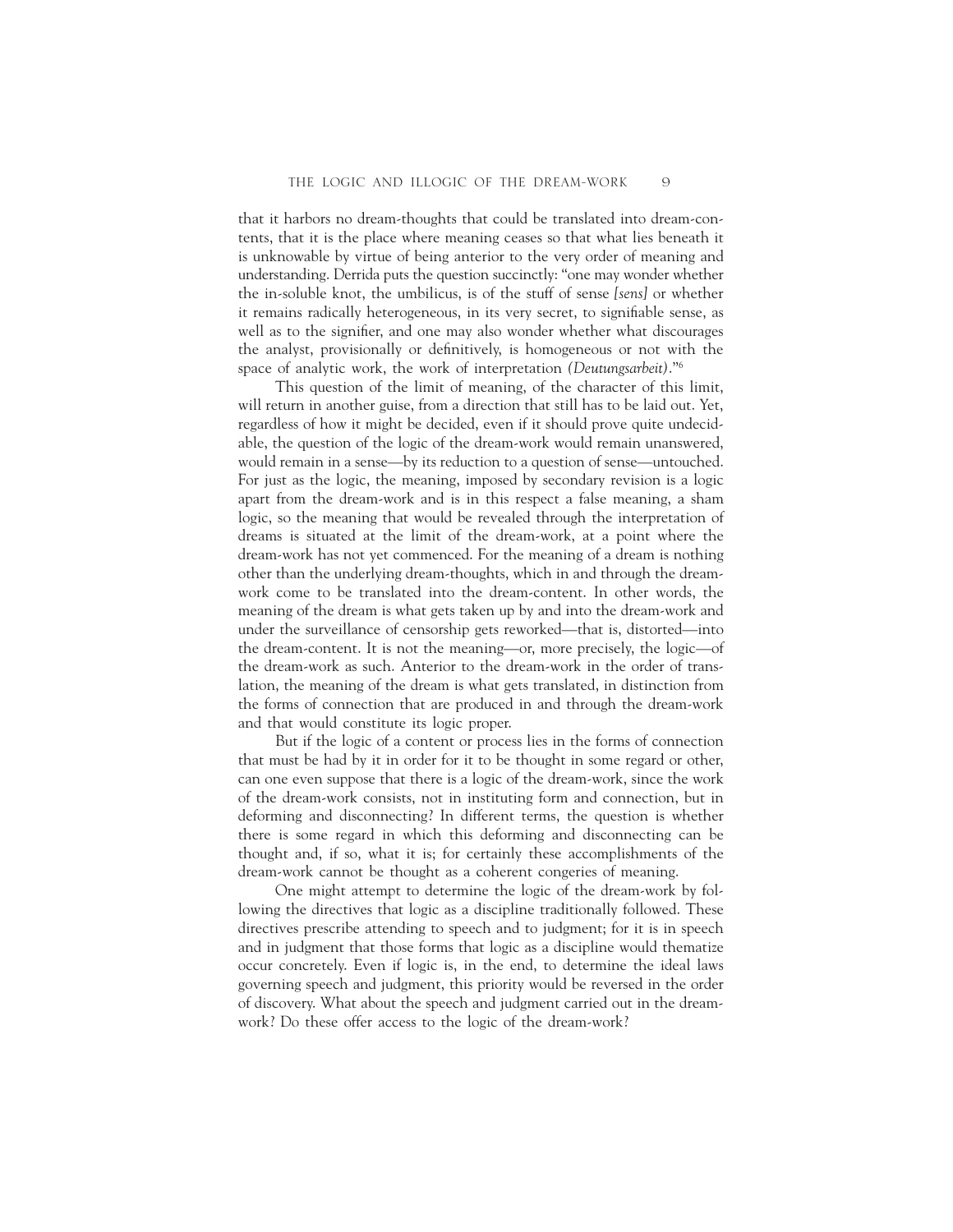Freud considers the case of dreams that contain speech, dreams in which the speech is distinct from thought. In these cases, he insists, "the rule holds without exception that the dream-speech derives from the remembered speech of the dream-material" (p. 304). The words spoken may be retained intact or they may be slightly altered, and in either instance their sense is likely to be changed. Thus, the dream-work itself issues in no speech at all but at most deforms the meanings of words taken over from the dreammaterial. As Freud writes: "The dream-work is also incapable of newly creating speech" (p. 406). In this sense there is no speech *of* the dream-work but only its deforming of the speech taken over from the dream-material. Freud insists that analysis in this regard always shows the same thing: that the dream-work takes up mere fragments of speech and deals with them quite arbitrarily (*willkürlich*), at least in ways that, measured against the speech as it was, appear quite arbitrary.

The dream-work is no more capable of judgment than it is of speech. In this connection Freud is even more emphatic: "*A moment in the dream that appears to be an activity of the function of judgment is not to be taken as an act of thinking* [Denkleistung] *on the part of the dream-work* [der Traumarbeit]; *rather, it belongs to the material of the dream-thoughts and has passed from there as a ready-made structure into the manifest dream-content*" (p. 430). Thus, within the translational dream-work itself—as distinct from what, in very different ways, is given to it by the underlying dream-thoughts and by secondary revision—there is indigenously neither speech nor judgment. The traditional directives that the logical forms are to be sought in speech and judgment provide no aid in gaining access to the logic of the dream-work.

Indeed, if one considers what Freud says directly about the relation of the dream-work to logic, one may well wonder whether there is in any sense—or even beyond sense—a logic of the dream-work. For Freud depicts the dream-work primarily as undoing the logic that, anterior to the dreamwork, lies in the connections between the dream-thoughts. It would seem that in the dream-work itself, prior to the onset of secondary revision, there is no logic but only the illogic that secondary revision then covers up with its facade of form and coherence.

For this depiction Freud sets the stage by declaring that between the individual parts of the complicated structure of the dream-thoughts there are the most various logical relations. Next comes the scene of the dream-work: "Then, when the entire mass of these dream-thoughts is submitted to the pressure of the dream-work, and the pieces are turned about, broken up, and pushed up against one another, rather like surging ice-floes, the question arises: what has become of the bonds of logic that had previously given the structure its form . . . [and] without which we can understand neither propositions nor speech?" (p. 310). Freud offers an initial answer, one that is still provisional: "one must initially *[zunächst]* answer that the dream has no means at its disposal for representing these logical relations among the dream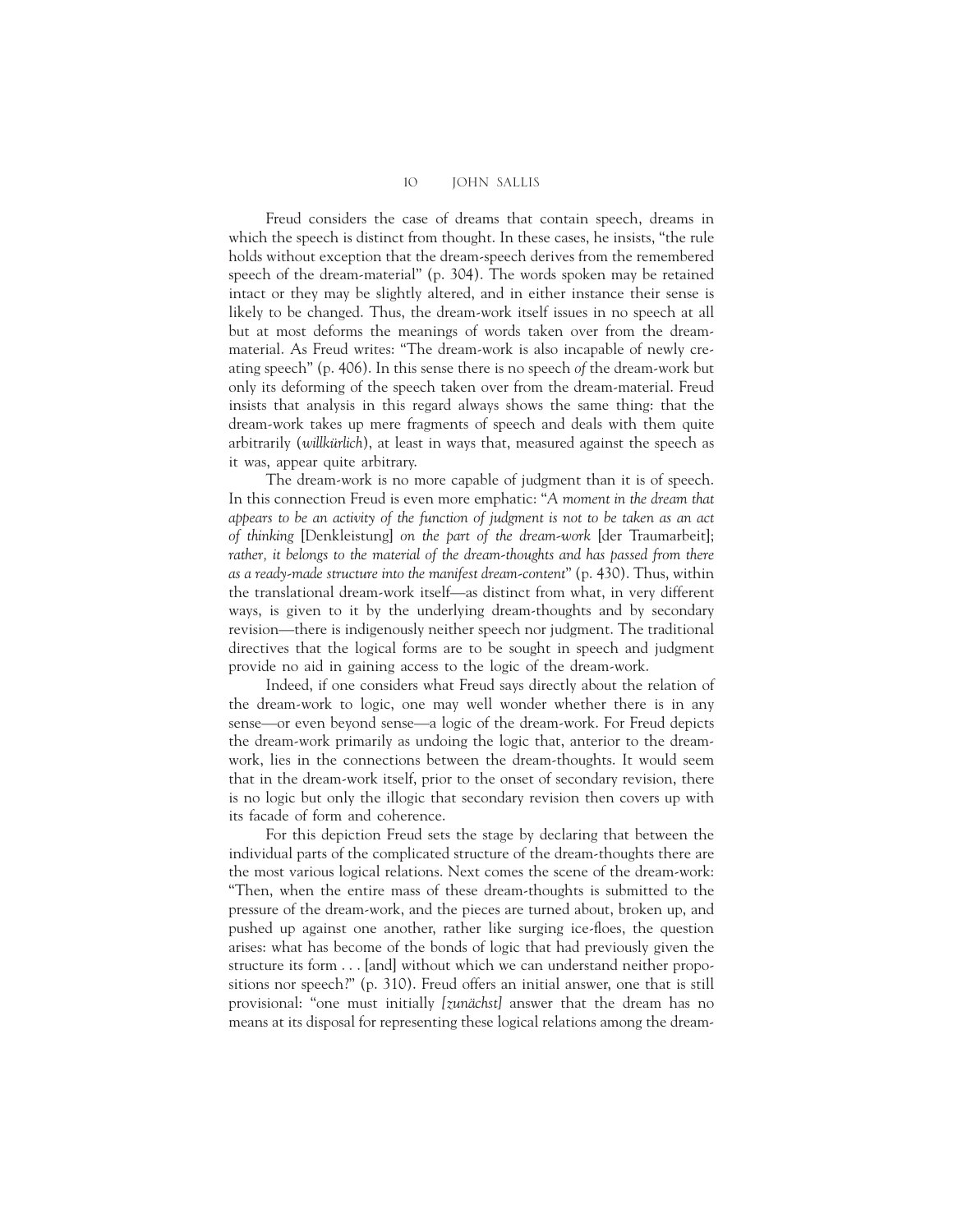thoughts. For the most part it disregards all these prepositions and takes over only the factual content *[den sachlichen Inhalt]* of the dream-thoughts to work upon. It is left to the interpretation of the dream to reestablish the connections that the dream-work has destroyed" (pp. 310–311). The dreamwork—so this initial answer goes—dismantles the logical structure of the dream-thoughts; it leaves the dream-material largely "divested of its [logical] relations" (p. 335).

Yet this is only an initial, provisional answer. While continuing to maintain that the dream-work undoes the logical relations of the dreammaterial, Freud grants, on the other hand, that the dream-work can take a certain account of particular logical relations by means of certain modes of representation. Freud compares the process to that of painters, who, unable to make use of speech in painting and unwilling to have recourse to scrolls issuing from the mouths of painted figures, found distinctively painterly means for expressing—for instance, through gestures—the intention of the words spoken by the figures. Thus, the dream-work renders *logical connection* as such by means of *simultaneity*, concentrating all the pieces of the dream-thoughts in a representation of a single situation or event. Freud compares such representation to that of the painter (Raffaelo) who assembles all the philosophers and poets in a single painting *(The School of Athens)*. Spatial proximity, in dreams as in painting, can serve to represent significant relations of another order, whether the order of logical relations or that of an intellectual and artistic legacy.

The dream-work also carries out such representation with respect to specific logical connections. For instance, causal relations between things thought in the dream-thoughts can be represented in the dream-work by presenting the cause or condition as an introductory dream and then the effect or conditioned as the main dream. Another method of representing causal relations is by actually transforming one image (the cause) into another (the effect). Freud concludes: "in both cases *causation* is represented by *succession* [Nacheinander], in the first case by one dream following another, in the second by the immediate transformation of one image into another" (p. 314).

The dream-work is less effective in representing alternation ("either  $\dots$  or"). The alternatives are represented either as options having equal rights or by the division of the dream into two halves. But what Freud finds most striking—and what indeed has the most far-reaching consequences—is the way in which the dream-work represents the category of opposition and contradiction *(die Kategorie von* Gegensatz *und* Widerspruch*)*: "This is simply disregarded. To the dream 'No' seems not to exist. In particular, it prefers to draw opposites together into a unity or to represent them as one" (p. 316). A similar means is used—more effectively, in Freud's judgment—to represent similarity, congruence, having features in common; this is represented by concentration, by drawing together into a unity whatever is thus related.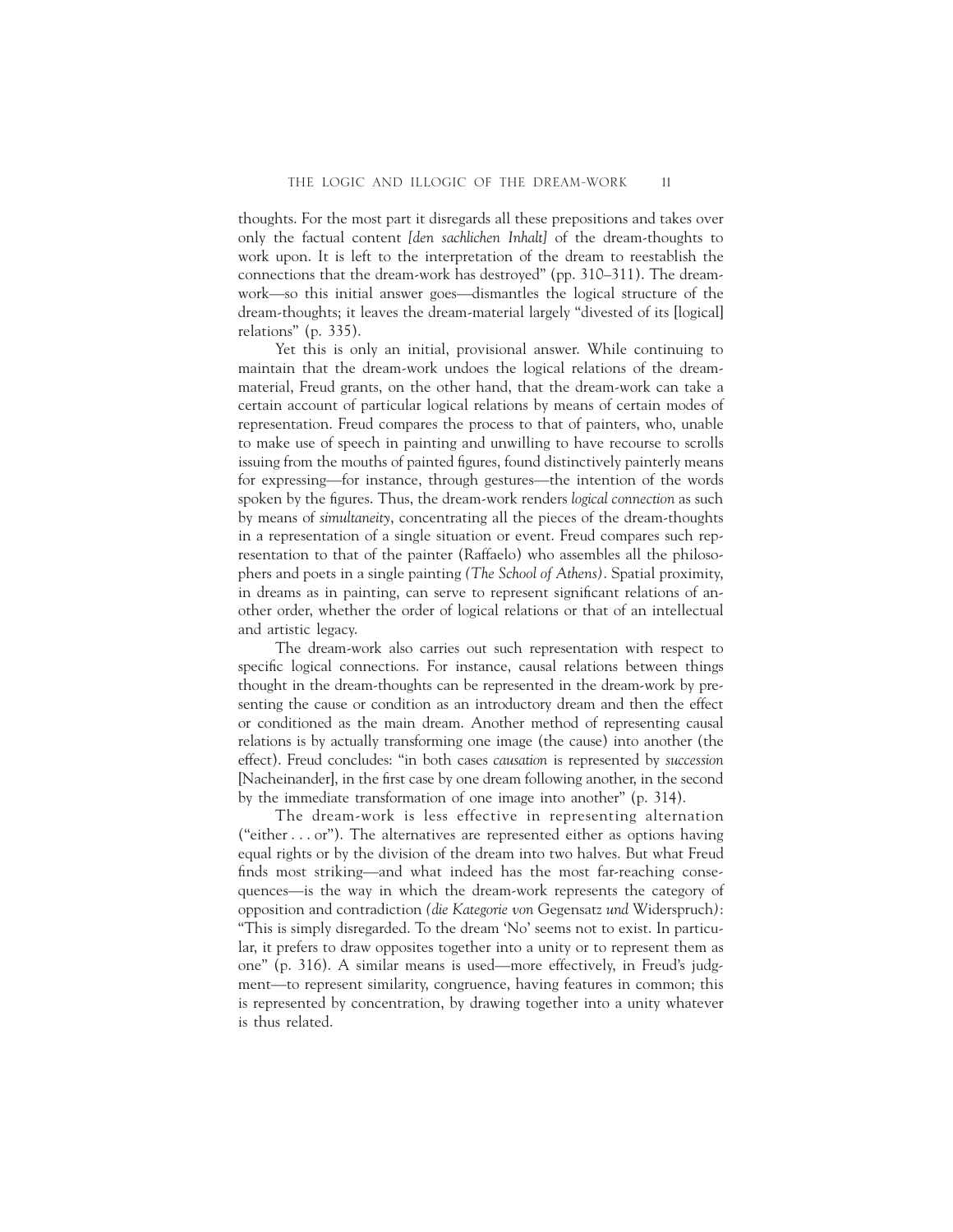In the last chapter of *The Interpretation of Dreams*, Freud returns to the question of how the dream-work takes up the logical relations that connect the dream-thoughts. In raising this question again, his primary intention is to explain what happens to these logical relations, to explain this happening in terms of the theoretical representation of the psyche that he introduces at this final, very different stage of his investigation. His explanation is based on the concept of regression: regression occurs in psychic activity when, instead of moving toward the motor end of the system, an excitation moves toward the sensory end and finally reaches the system of perceptions. Instead of a motor response to the excitation, the response is hallucinatory, as in the case of dreams, which, Freud insists, "have a *regressive* character" (p. 518). It is because of this regressive character that logical relations get lost, because such relations lie beyond the circuit of regression. But what in this discussion is most important for the question of the logic of the dream-work is the forcefulness with which—despite all that he has said about how the dream manages certain sorts of representations of logical relations—Freud reaffirms the loss of these relations and the difficulty with which they are represented. Here is Freud's statement: "If we regard the process of dreaming as a regression within our hypothetical psychical apparatus, this explains without further ado the empirically established fact that all the logical relations between the dream-thoughts are lost in the course of the dream-work or are expressed only with difficulty. . . . *In the course of regression the structure* [Gefüge] *of the dream-thoughts is dissolved into its raw material*" (p. 519).

And yet, a trace of that structure remains in the guise of the representations that the dream-work forms of the logical categories, that it forms precisely in deforming these categories.7 What exactly is involved in this deforming–forming through which the categories are lost but a kind of representation of them remains in place of them? In virtually every case that Freud describes, the representation that comes to replace a category is a representation of a spatial or temporal relation. Thus, logical connections in general, says Freud, come to be represented by simultaneity or spatial proximity. It is likewise with the representations of specific logical relations. Causal relations are represented by separating cause from effect in the form of the temporal sequence of an introductory dream followed by a main dream; or such a relation can be represented by transforming one image (cause) into the other (effect), that is, as temporal succession and spatial coincidence. Two equal portions in temporal succession can represent alternation. And both similarity and opposition/contradiction are represented by spatiotemporal concentration. Hence, in each case something corresponding to the category comes, by way of the dream-work, to take the place of the category and, as it were, to function in its stead. This representative of the category is not just an image that would somehow exemplify it but rather is a schema by which in each case the image, the dream-material, is given a spatiotemporal ordering that corresponds to the pertinent category. Here it would not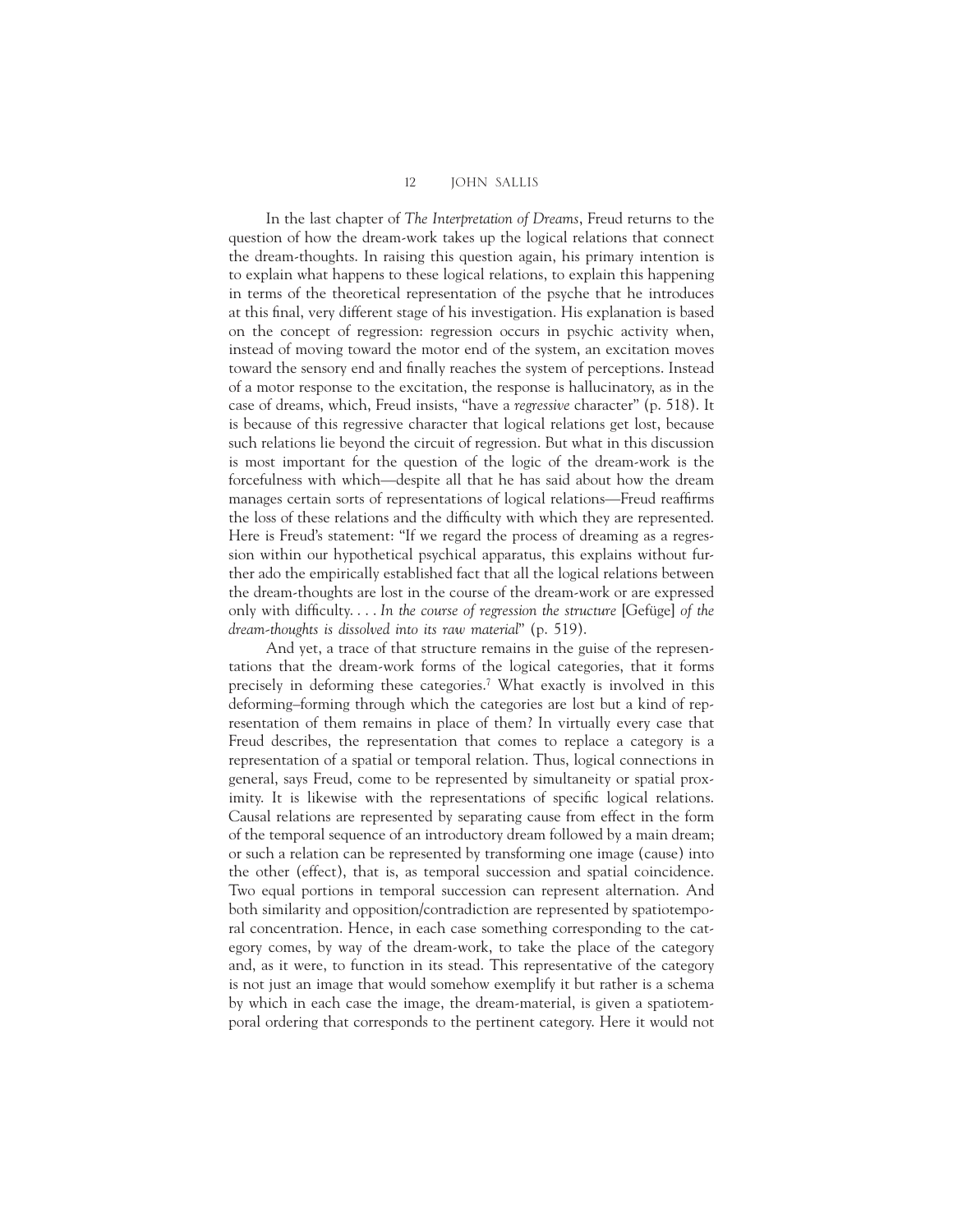be inappropriate to speak of categorial or transcendental determinations of space/time, that is, of determinations that are of the same order as Kant's transcendental schemata.8 Thus, what the dream-work accomplishes with respect to the logical categories is precisely a schematizing; for each logical connection in the dream-thoughts, the dream-work substitutes a corresponding schema. If, in reference to the history of philosophy, one considers the enormity of the difference between concept and schema,<sup>9</sup> then it is not surprising that Freud—without regarding that history, indeed on quite different grounds—declares that logical connections can be thus represented "only with difficulty."

Thus, the logic of the dream-work is a schematized logic, a logic of schemata, of spatiotemporal determinations corresponding to the various logical categories. Yet if measured by traditional philosophical logic or by what Freud often calls waking thought, this logic of schemata cannot but appear to be contaminated by illogic. To mark its divergence, one could call it an exorbitant logic, a logic outside the orbit of the philosophical logic rooted in ancient ontology. It is exorbitant in that it is a logic that tolerates and even institutes the effacement of difference, as in the schema of causality, which can produce the transformation of one image into another different from it, a transformation of one into the other as if they were not different but mutually substitutable. This logic is perhaps even more exorbitant—or rather, exorbitant in a way that is paradigmatic of this exorbitancy as such—in the case of the schema provided for opposition and contradiction *(Gegensatz und Widerspruch)*. Freud says that this logical connection "is simply disregarded" by the dream-work, for which "No' seems not to exist." In the stronger case, that of contradiction, Freud's point is that the necessity—prescribed by philosophical logic—of rejecting one or the other of two contradictory terms is simply disregarded, that the "No" that philosophical logic would require be said to one or the other term seems not to exist for the dream-work. Rather, the schematizing of contradiction consists in carrying out what philosophical logic could never—absolutely never—tolerate: it draws the contradictory terms together into a unity, lets them be together, holds them together, in their very contradictoriness. If measured by the logic of philosophy or of waking thought, with this schema, whose effects will spread throughout, the logic of the dream-work becomes virtually indistinguishable from illogic.10

If contradictory opposites are retained side by side, yoked together in a unity in which they remain nonetheless contradictorily opposed, then, by the usual standards, the very possibility of truth is undermined, the fundamental law of thought and discourse, the so-called law of non-contradiction, is violated. One could say that the dream-work is attached by its logic—most notably by its schema of contradiction—to a point where, by the standards of philosophical logic and waking thought, truth ceases, breaks off no less decisively than meaning breaks off at that place in the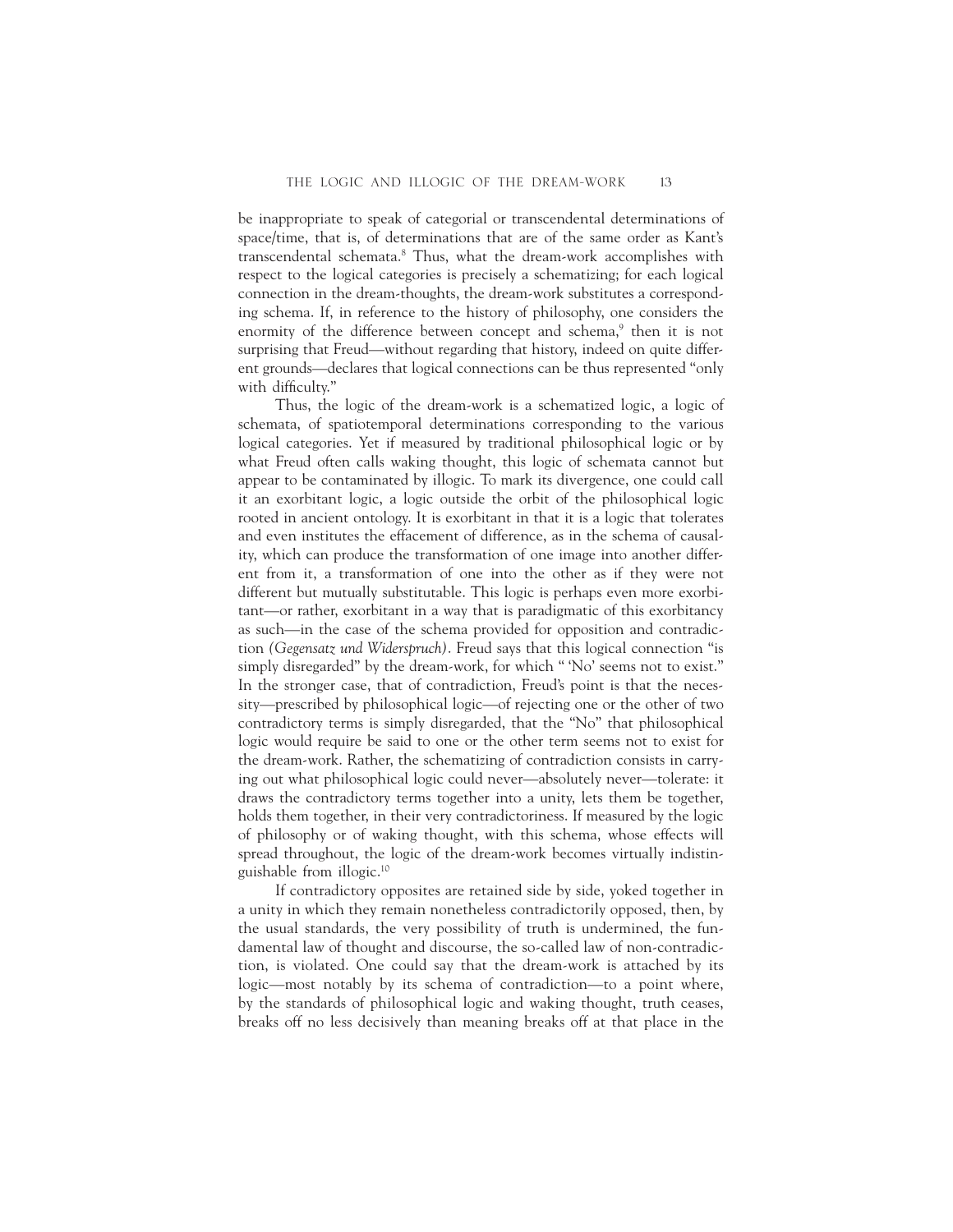dream-thoughts that Freud calls the navel of the dream. The dream-work, too, so it seems, has its navel.

The peculiarities of the logic of the dream-work can be seen taking shape almost from the beginning of *The Interpretation of Dreams*. Following his analysis of the dream—his own dream—of Irma's injection, which is the first dream treated in Freud's text, he notes that there are intrinsic inconsistencies operative. He says that the "explanations of Irma's illness"—that is, the various moments of the explanation as a whole as it emerges from the analysis—"which concur in exonerating me [of blame for her illness] are not consistent with one another but on the contrary are mutually exclusive" *[schliessen einander aus]* (p. 138). Freud draws a comparison with "the defense offered by the man accused by his neighbor of returning a kettle to him in a damaged condition: in the first place the kettle was not damaged at all, in the second it already had a hole in it when he borrowed it, and in the third he had never borrowed a kettle from his neighbor" (pp. 138–139). This "kettle logic," as Derrida calls it, $11$  exemplifies the logic of the dream-work. It is likewise with that found in what Freud calls the embarrassment-dream of being naked. In such dreams one thing that is essential is "the embarrassing sensation of shame, of wanting to hide one's nakedness, usually by mobility, and of being unable to do so." One the other hand, "the people in whose presence one feels ashamed are almost always strangers, their faces left indefinite"; most significantly, "these people are indifferent." Hence the contradiction: "Between them the shame and embarrassment of the dreamer and the indifference of the other people produce a contradiction of the kind that often occurs in dreams. After all, the only thing appropriate to the dreamer's feeling would be for the strangers to gaze at him with astonishment and laugh at him, or be indignant at the sight" (p. 248). Here, then, there is a logic that yokes contradictory opposites together in the dream. Here, again, the exorbitant logic of the dream-work is operative.

Almost at the end of *The Interpretation of Dreams*, Freud returns to this theme: "Thoughts contradicting each other do not aim to cancel each other out, but persist side by side, often combining *as if there were no contradiction* into products of condensation, or they form compromises which we would never forgive our logical thinking for committing" (p. 566). Again, an exorbitant logic, a logic that borders on being indistinguishable from illogic: such is the logic of the dream-work.

With the dream-thoughts, however, it is quite otherwise. Freud insists that, prior to their being submitted to the dream-work, the dream-thoughts have a rational form (Freud's phrase is: "*die vorher rationell gebildeten Traumgedanken*" [p. 566]). More often he characterizes the dream-thoughts as *korrekt*. Here is the most explicit passage, which occurs near the end of Freud's text: "Thus we cannot deny the insight that two essentially different psychical processes play a part in forming dreams; the one creates perfectly correct *[korrekt]* dream-thoughts, just as valid *[gleichwertig]* as normal thinking; the other treats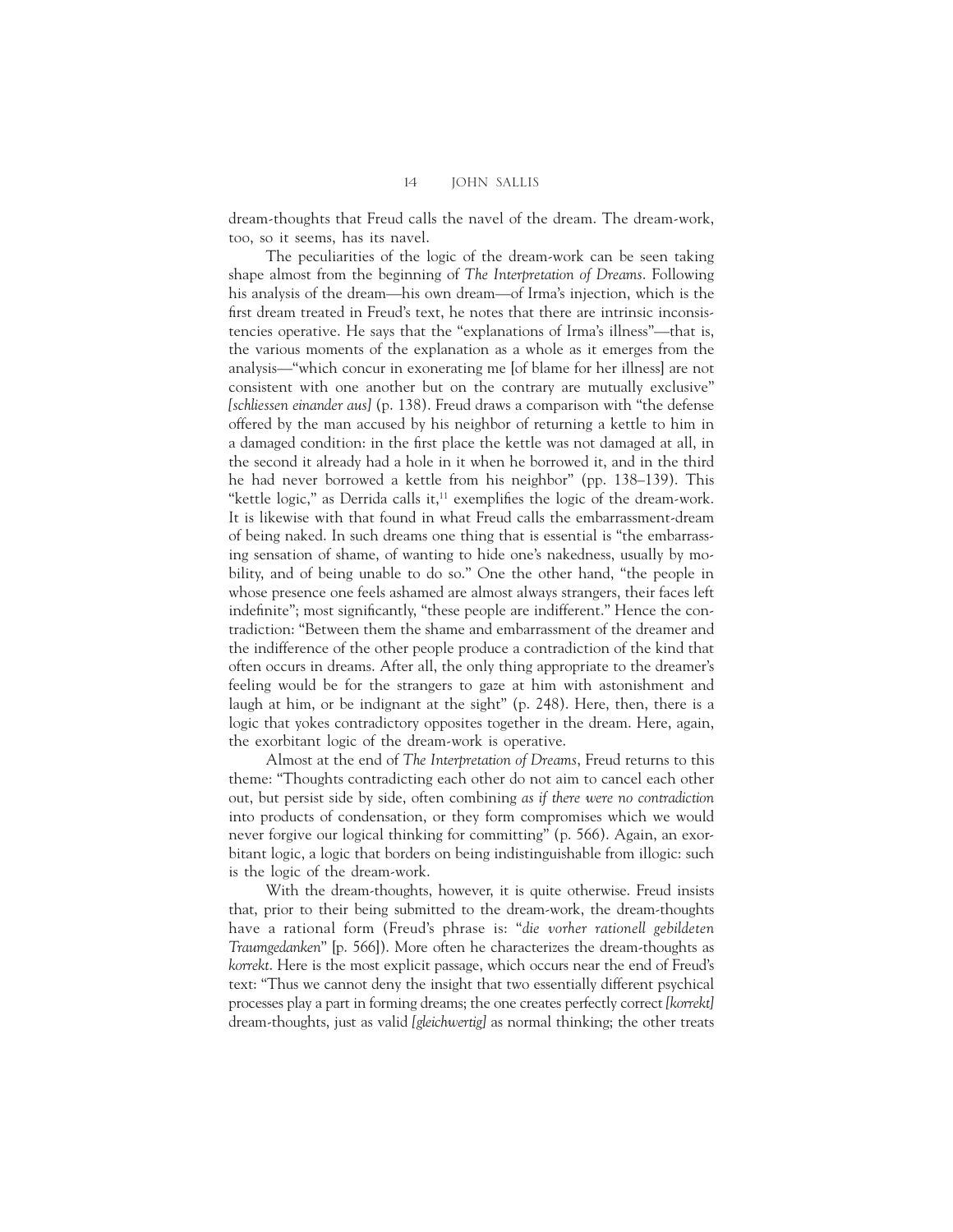these in a highly disconcerting, incorrect way" (p. 567). The latter Freud then identifies as the genuine or proper dream-work *(die eigentliche Traumarbeit)*, which he declares has been separated off or isolated *(abgesondert).*

What is most remarkable in this regard is the relation that Freud proposes between the dream-thoughts and phantasy *(Phantasie)*. Referring to Scherner's view, which he had discussed in the initial chapter of *The Interpretation of Dreams*, Freud writes: "It is not that the dream forms phantasy, but that the unconscious activity of phantasy has the greatest share in the formation of the dream-thoughts" (p. 562). Most remarkably indeed, Freud is declaring that the dream-thoughts, which are rationally formed, correct, and as valid as normal thinking, are for the most part the product of phantasy. But *Phantasie* is just one of the names given to what more generally is called *imagination*. The dream-thoughts are for the most part formed by imagination, by an unconscious activity of imagination.

The question is whether imagination, thus operative in forming the dream-thoughts, can be kept out of the dream-work. A passage in which Freud is discussing the various modes of representation that the dream-work has at its disposal suggests otherwise. In this passage he considers the creation of the composite formations that often give dreams their fantastic character *(ein phantastisches Gepräge)*. He writes: "The psychical process of forming composites *[Mischbildung]* in a dream is clearly the same as when, while awake, we represent or depict before us *[uns vorstellen oder nachbilden]* a centaur or a dragon" (p. 321). But this process, admitted into the dreamwork, is just the process of phantasy, of imagination. It would seem, then, that the dream-work is perhaps less thoroughly separated off than Freud would like, that the limit that would separate the dream-thoughts from the dream-work is more fragile, more unstable, than one would have supposed.

Yet if imagination is engaged in the dream-work in the mode that Freud virtually acknowledges, will there be any limit to its engagement? To what extent does the logic of the dream-work prove to be a logic of imagination? For what other than imagination could produce a logic of schemata—granted, as Kant says, that "the schema is in itself always a product of imagination" and that such schematism is "an art concealed in the depths of the human soul."12

## NOTES

1. Sigmund Freud, *Die Traumdeutung*, vol. 2 of *Studienausgabe* (Frankfurt a.M.: S. Fischer, 2000), 429. Translations are my own, though I have often consulted the translations by Joyce Crick (*The Interpretation of Dreams* [Oxford: Oxford University Press, 1999]) and by James Strachey (*The Interpretation of Dreams* [New York: Avon Books, l965]). Subsequent references to this work are given in the text according to the pagination of vol. 2 of the *Studienausgabe*.

2. In l932 in his *Neue Folge der Vorlesungen zur Einführung in die Psychoanalyse*, in vol. 1 of *Studienausgabe*, 453.